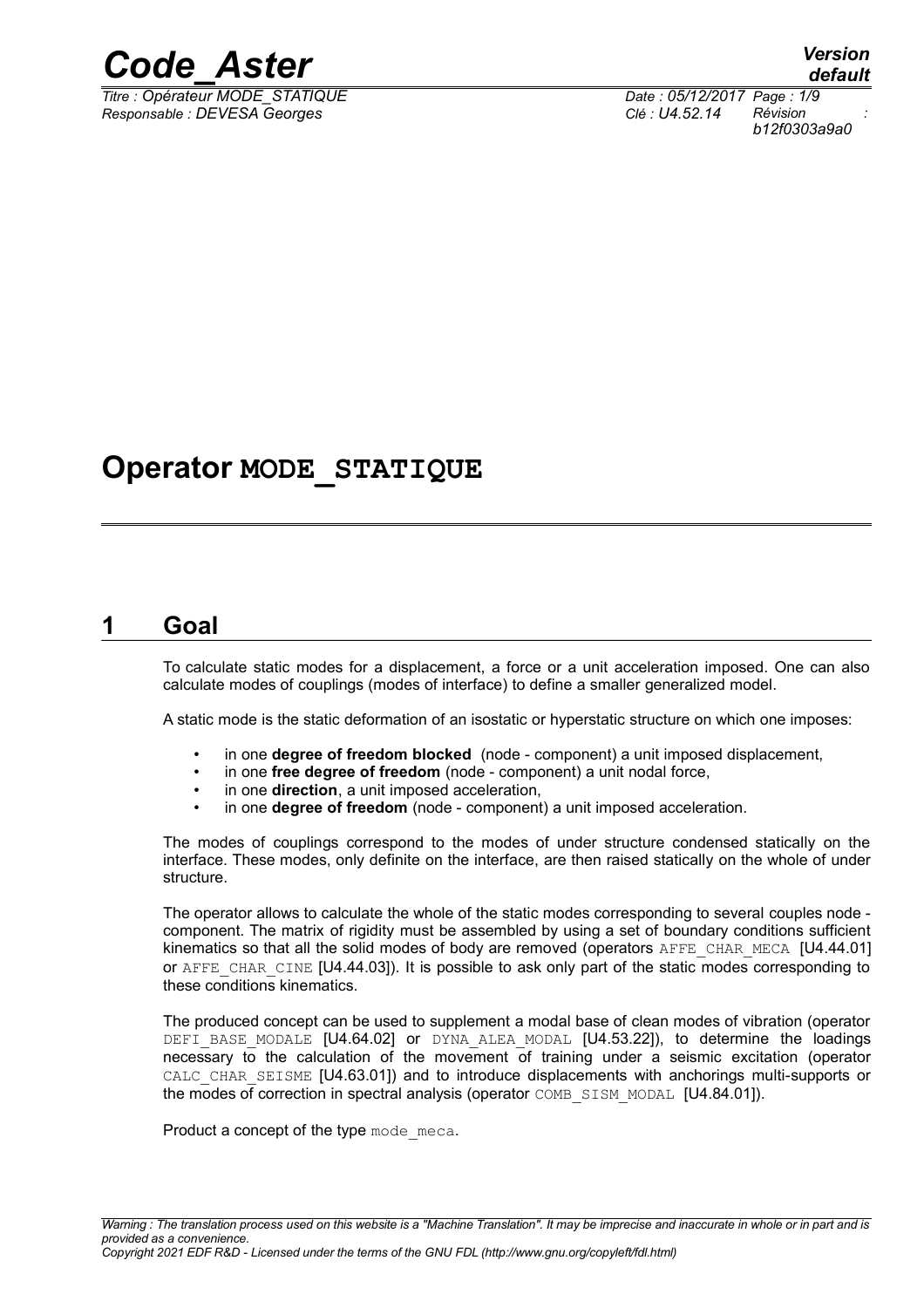# **Code Aster**

**Contents** 

Titre : Opérateur MODE\_STATIQUE<br>Responsable : DEVESA Georges

| 4.3 Calculation of the static modes (or pseudo-modes) in unit constant acceleration in the 3 |  |
|----------------------------------------------------------------------------------------------|--|
|                                                                                              |  |
| 4.4 Calculation of the static modes (or pseudo-modes) in unit imposed acceleration           |  |
|                                                                                              |  |

Date: 05/12/2017 Page: 2/9 Clé : U4.52.14 Révision b12f0303a9a0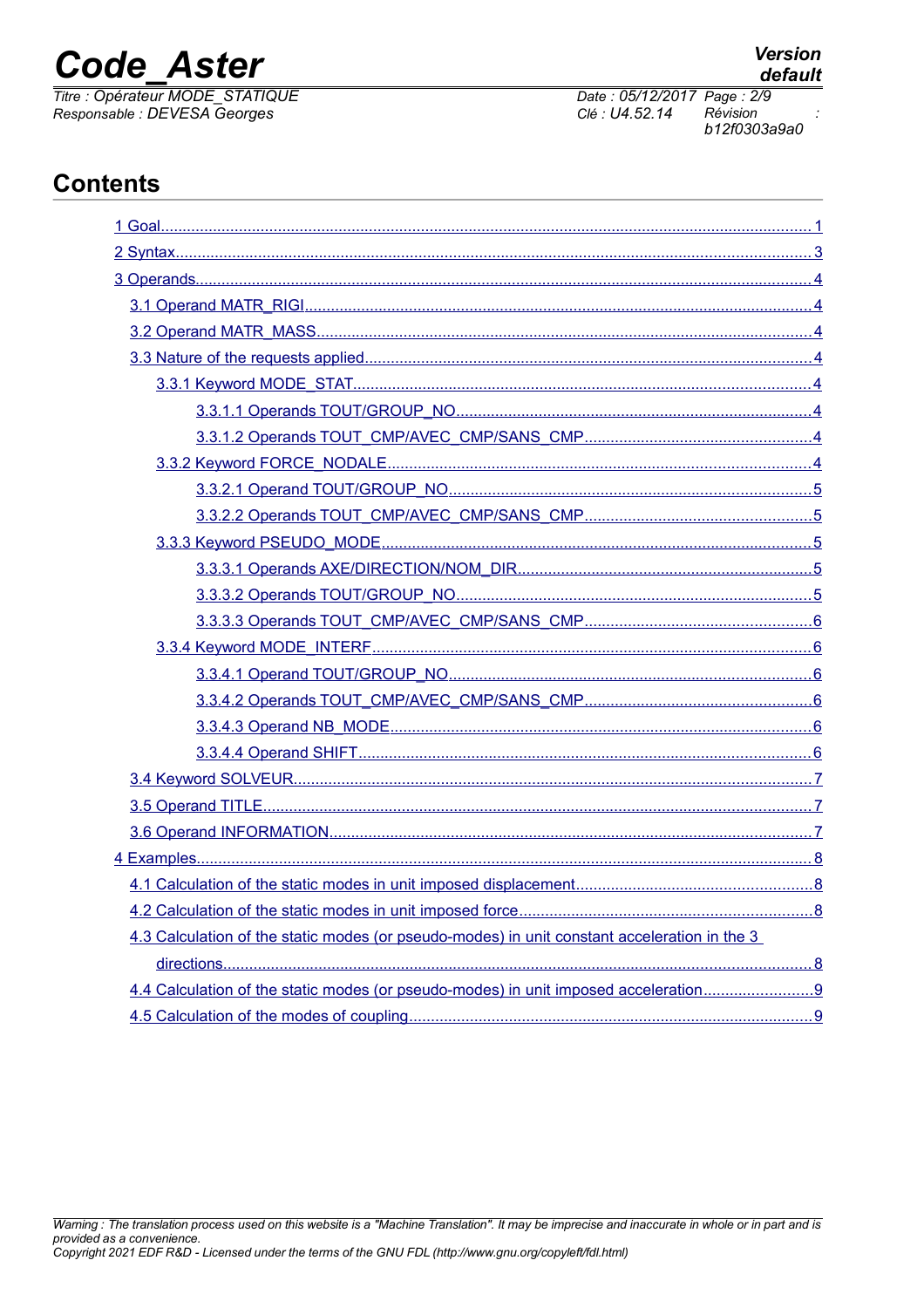*Titre : Opérateur MODE\_STATIQUE Date : 05/12/2017 Page : 3/9 Responsable : DEVESA Georges Clé : U4.52.14 Révision :*

*b12f0303a9a0*

# **2 Syntax**

<span id="page-2-0"></span>R [mode\_meca] = MODE\_STATIQUE (

| ٠      |            | MATR RIGI = rigi                  |                                                                                                                                                                                                                                                                                                                                                                                                                                 | [matr asse DEPL R]                                     |
|--------|------------|-----------------------------------|---------------------------------------------------------------------------------------------------------------------------------------------------------------------------------------------------------------------------------------------------------------------------------------------------------------------------------------------------------------------------------------------------------------------------------|--------------------------------------------------------|
| ♦<br>٠ |            | MATR $MASS = mass$<br>/ MODE STAT | $=$ F (<br>$\bullet$ $\overline{}/$ ALL = 'YES'<br>/ GROUP_NO = g_noeu<br>/ TOUT CMP = $'YES'$<br>/ $AVEC_CMP = 1_{cmp}$<br>SANS $CMP = 1$ cmp<br>$\sqrt{2}$                                                                                                                                                                                                                                                                    | [matr asse DEPL R]<br>$[1$ Kn]<br>$[1$ Kn]<br>$[1$ Kn] |
|        | $\sqrt{2}$ | FORCE NODALE $=$                  | $\lambda$<br>$F$ (<br>$\overline{7}$ ALL = 'YES'<br>/ GROUP_NO = g_noeu<br>/ TOUT CMP = 'YES'<br>/ $AVEC\_CMP = 1$ cmp $[1_Kn]$<br>$SANS_CMP = 1$ cmp                                                                                                                                                                                                                                                                           | [l_gr_noeud]<br>[1 Kn]                                 |
|        | $\sqrt{2}$ | PSEUDO MODE                       | $\mathbf{F}$<br>$=$<br>$\sqrt{2}$<br>$\overline{ }$<br>AXIS = $/$ 'X'<br>/ V'<br>$/$ $\sqrt{27}$<br>$\bullet$ DIRECTION = to l dir [1 R]<br>$\Diamond$ NOM DIR = to n dir [1 Kn]<br>/ ALL = $'YES'$<br>/ GROUP_NO = g_noeu [1_gr_noeud]<br>$\begin{array}{cccc} / & \text{TOUT\_CMP} & = & \text{YES'} \\ / & \text{AVEC\_CMP} & = & \text{1\_cmp} & [1\_Kn] \\ / & \text{SANS\_CMP} & = & \text{1\_cmp} & [1\_Kn] \end{array}$ |                                                        |
|        | $\sqrt{2}$ | $MODE_INTERF = F$                 | $ALL = \n\text{YES'}$<br>$\sqrt{2}$<br>/ GROUP NO = g noeu<br>/ TOUT CMP = $'YES'$<br>$AVEC$ $CMP = 1$ $cmp$<br>$\sqrt{2}$<br>$SANS_CMP = 1$ cmp<br>$\sqrt{2}$<br>NB_MODE = nb mod<br>$SHIFT = shift$<br>$\lambda$                                                                                                                                                                                                              | [l_gr_noeud]<br>$[1$ Kn]<br>$[1$ Kn]<br>$[1]$<br>[R]   |
|        | ♦          | SOLVEUR                           | $=$ F (see document [U4.50.01])                                                                                                                                                                                                                                                                                                                                                                                                 |                                                        |
|        | ♦          | TITLE                             | $=$ title                                                                                                                                                                                                                                                                                                                                                                                                                       | $[1$ Kn]                                               |
|        | ♦          | INFORMATION                       | $=$ $/$ 1<br>2<br>$\sqrt{2}$                                                                                                                                                                                                                                                                                                                                                                                                    | [DEFECT]                                               |

*Warning : The translation process used on this website is a "Machine Translation". It may be imprecise and inaccurate in whole or in part and is provided as a convenience. Copyright 2021 EDF R&D - Licensed under the terms of the GNU FDL (http://www.gnu.org/copyleft/fdl.html)*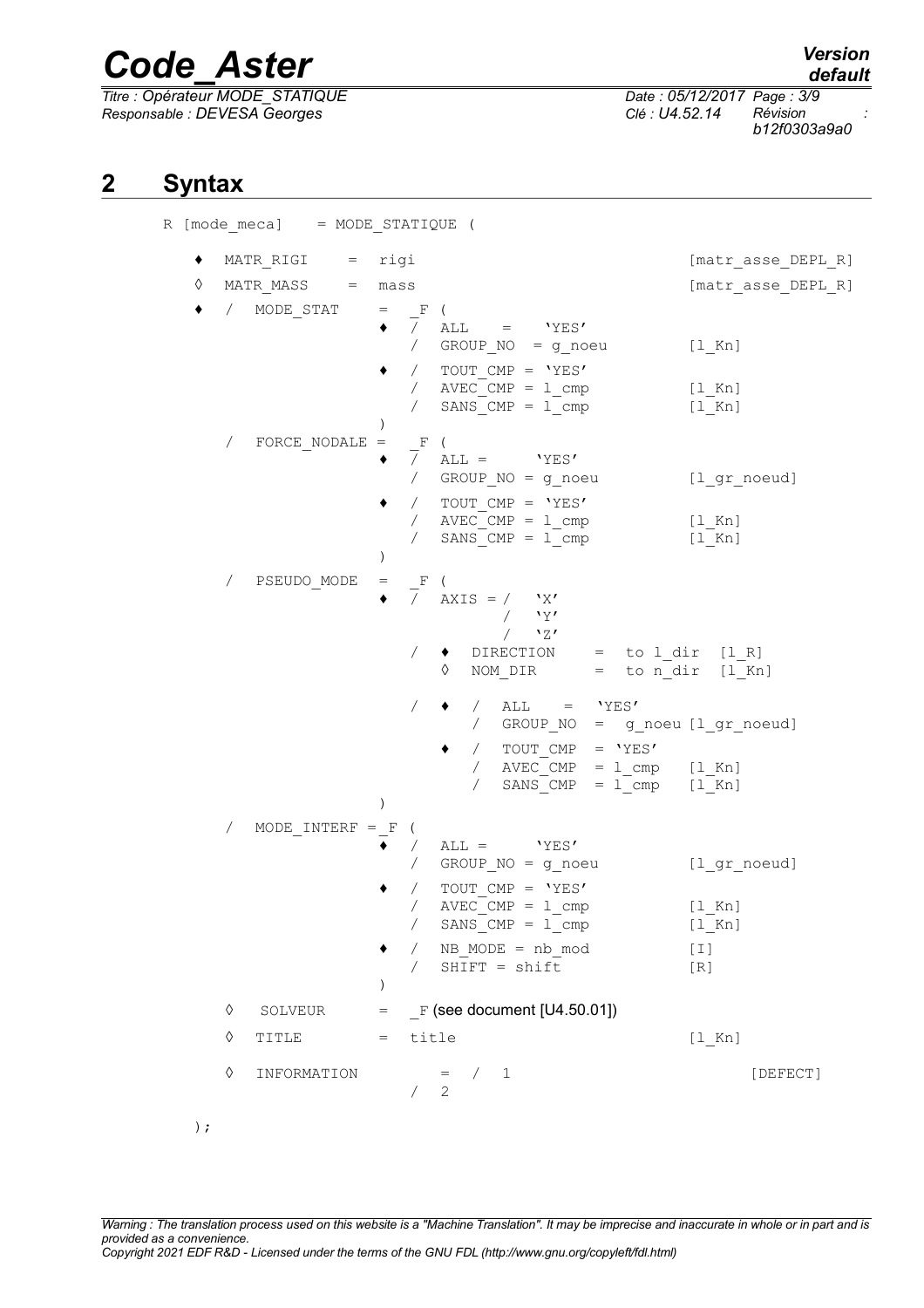*Responsable : DEVESA Georges Clé : U4.52.14 Révision :*

*Titre : Opérateur MODE\_STATIQUE Date : 05/12/2017 Page : 4/9 b12f0303a9a0*

# <span id="page-3-7"></span>**3 Operands**

### **3.1 Operand MATR\_RIGI**

<span id="page-3-6"></span>♦ MATR\_RIGI = rigi

Matrix of rigidity of the isostatic or hyperstatic structure.

### **3.2 Operand MATR\_MASS**

<span id="page-3-5"></span>◊ MATR\_MASS = mass

<span id="page-3-4"></span>Matrix of mass of the isostatic or hyperstatic structure.

### **3.3 Nature of the requests applied**

#### **3.3.1 Keyword MODE\_STAT**

<span id="page-3-3"></span>/ MODE STAT

Keyword factor for the definition of the static modes with unit imposed displacement. These modes intervene to determine the loading due to the movement of training multi-supports under a seismic excitation (operator CALC CHAR SEISME [U4.63.01]) (cf reference [R4.05.01]) or to introduce displacements with anchorings multi-supports in spectral analysis (operator COMB\_SISM\_MODAL [U4.84.01]) (cf reference [R4.05.03]). See §4.1 example.

#### **3.3.1.1 Operands TOUT/GROUP\_NO**

<span id="page-3-2"></span> $/$  ALL =  $'YES'$ 

Calculation of the modes on all the nodes of the system which have blocked ddl.

/ GROUP\_NO = g\_noeu

Calculation of the modes on the groups of nodes  $g_{\text{noeu}}$  (subset of the blocked nodes).

#### **3.3.1.2 Operands TOUT\_CMP/AVEC\_CMP/SANS\_CMP**

<span id="page-3-1"></span> $/$  TOUT CMP = 'YES'

Calculation of the modes on all the components blocked with the nodes defined previously.

 $AVEC$  CMP =  $l$  cmp

Calculation of the modes on the components only quoted.

 $SANS$   $CMP$  =  $l$   $cmp$ 

Calculation of the modes by excluding the quoted components.

#### **3.3.2 Keyword FORCE\_NODALE**

<span id="page-3-0"></span>/ FORCE\_NODALE

Keyword factor for the definition of the static modes with unit imposed force. These modes intervene to supplement a modal base of clean modes of vibration (operator DEFI BASE MODALE [U4.64.02] or DYNA ALEA MODAL [U4.53.22]). Cf reference [R5.06.01] and to see §4.2 example.

*Copyright 2021 EDF R&D - Licensed under the terms of the GNU FDL (http://www.gnu.org/copyleft/fdl.html)*

*default*

*Warning : The translation process used on this website is a "Machine Translation". It may be imprecise and inaccurate in whole or in part and is provided as a convenience.*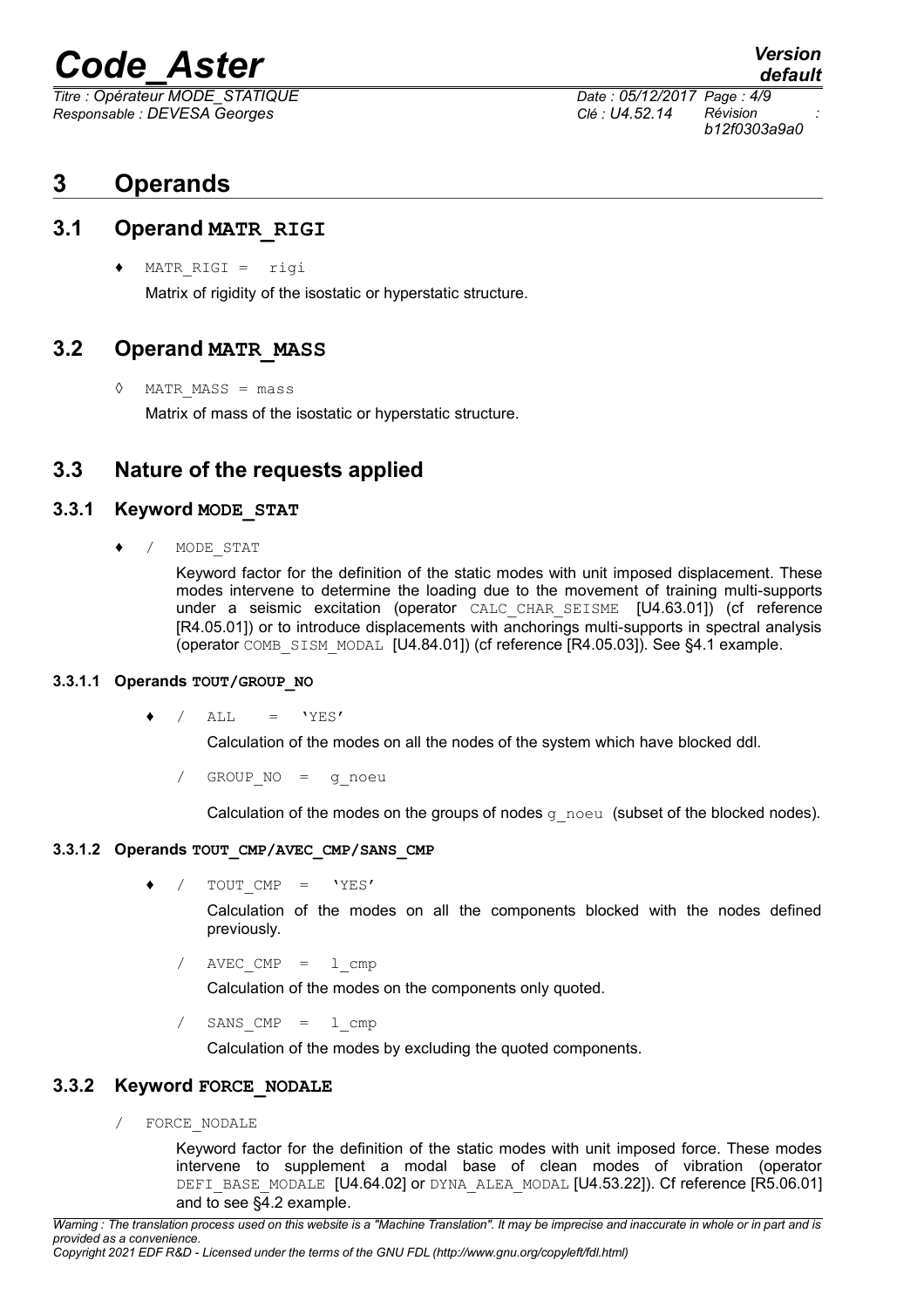*Titre : Opérateur MODE\_STATIQUE Date : 05/12/2017 Page : 5/9 Responsable : DEVESA Georges Clé : U4.52.14 Révision :*

*b12f0303a9a0*

#### **3.3.2.1 Operand TOUT/GROUP\_NO**

<span id="page-4-4"></span> $/$  ALL = 'YES'

Calculation of the modes on all the nodes of the system which have ddl **free** .

GROUP  $NO = g$  noeu

Calculation of the modes on the groups of nodes  $q$  noeu.

#### **3.3.2.2 Operands TOUT\_CMP/AVEC\_CMP/SANS\_CMP**

<span id="page-4-3"></span>♦ / TOUT\_CMP = 'YES'

Calculation of the modes on all the components **free** with the nodes defined previously.

/ AVEC CMP = 1 cmp

Calculation of the modes on the components only quoted.

SANS  $CMP = 1$  cmp

Calculation of the modes by excluding the quoted components.

### **3.3.3 Keyword PSEUDO\_MODE**

#### <span id="page-4-2"></span>/ PSEUDO\_MODE

Keyword factor for the definition of the static modes (or pseudo-modes) with unit imposed acceleration. These modes intervene to supplement a modal base of clean modes of vibration (operator DEFI\_BASE\_MODALE [U4.64.02] or DYNA\_ALEA\_MODAL [U4.53.22]) (cf reference [R5.06.01], to determine the modes of correction in spectral analysis (operator COMB SISM MODAL [U4.84.01], keyword MODE CORR) (cf reference [R4.05.03]). One treats the case mono-support (operands AXE/DIRECTION, to see example §4.3) or multi-supports (operand GROUP NO and  $*$ CMP, to see example §4.4).

#### **3.3.3.1 Operands AXE/DIRECTION/NOM\_DIR**

<span id="page-4-1"></span>/  $AXIS = 1$  axe

Calculate modes along the axes of the total reference mark given  $(1 - \alpha xe)$ , these axes being  $'X'$ ,  $'Y'$  and  $'Z'$ .

/ ♦ DIRECTION = to l\_dir

Calculate the mode according to the direction given (to  $1 \, \text{dir}$ ) (to  $l$  dir) : directing vector with 3 components.

◊ NOM\_DIR = to n\_dir

Name user which one wishes to give to the mode calculated in the direction ( *ndir* ). By default the name is  $DIR_N$ , *N* being the number of the static mode.

#### <span id="page-4-0"></span>**3.3.3.2 Operands TOUT/GROUP\_NO**

 $/$  ALL = 'YES'

Calculation of the modes on all the nodes of the system.

/ GROUP\_NO = g\_noeu

Calculation of the modes on the groups of nodes g\_noeud .

*Warning : The translation process used on this website is a "Machine Translation". It may be imprecise and inaccurate in whole or in part and is provided as a convenience.*

*Copyright 2021 EDF R&D - Licensed under the terms of the GNU FDL (http://www.gnu.org/copyleft/fdl.html)*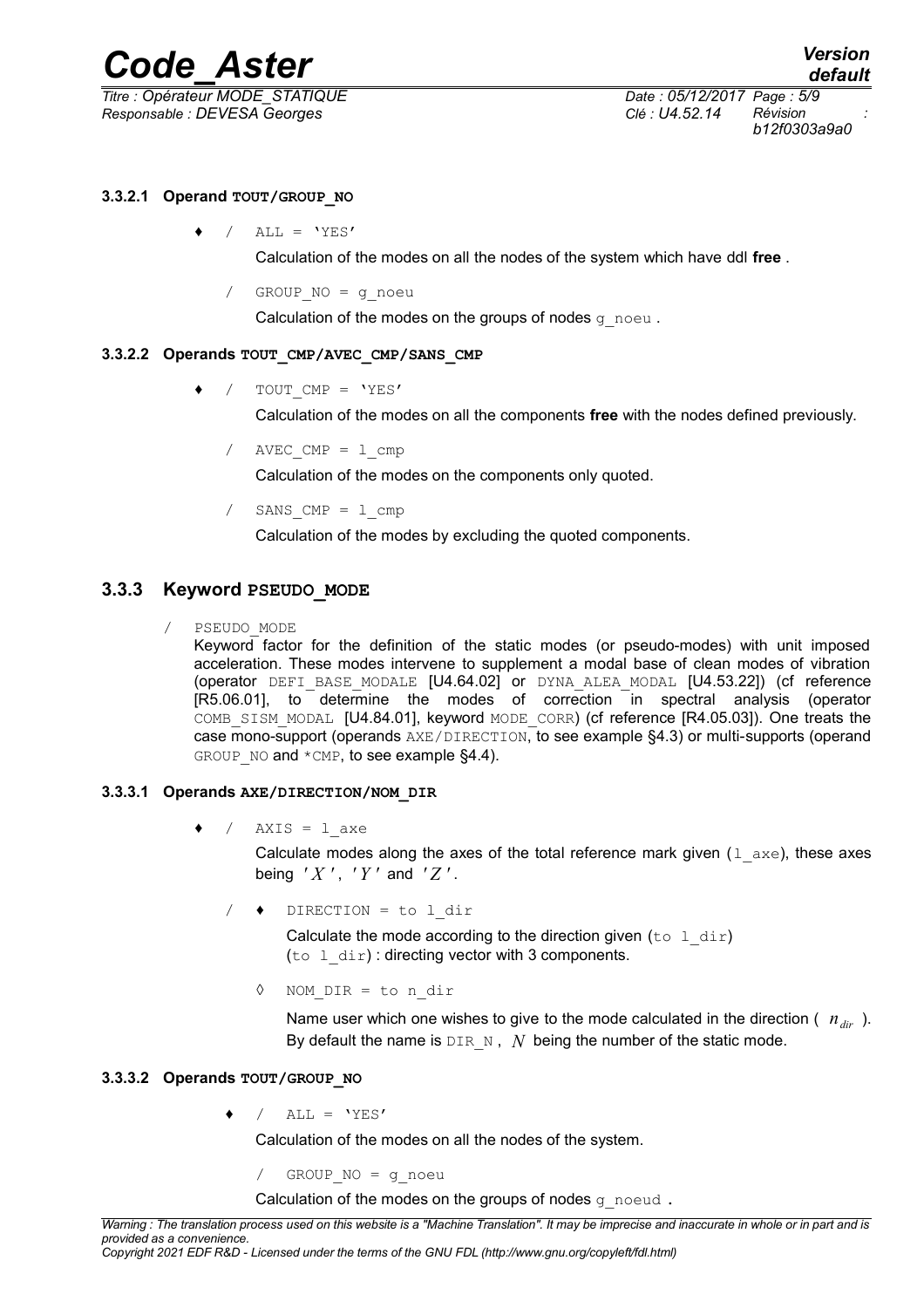# *Code*<br>*Confinering Aster Constanting Date : 05/12/2017 Page : 6/9*

*Titre : Opérateur MODE\_STATIQUE Date : 05/12/2017 Page : 6/9 Responsable : DEVESA Georges Clé : U4.52.14 Révision :*

*b12f0303a9a0*

#### <span id="page-5-5"></span>**3.3.3.3 Operands TOUT\_CMP/AVEC\_CMP/SANS\_CMP**

TOUT CMP =  $'YES'$ 

Calculation of the modes on all the components with the nodes defined previously.

/  $AVEC$  CMP =  $1$  cmp

Calculation of the modes on the components only quoted.

 $/$  SANS CMP = 1 cmp

Calculation of the modes by excluding the quoted components.

#### **3.3.4 Keyword MODE\_INTERF**

<span id="page-5-4"></span>/ MODE\_INTERF

Keyword factor for the definition of the modes of coupling. These modes intervene to supplement a modal base of clean modes of vibration (operator DEFI\_BASE\_MODALE [U4.64.02] or DYNA\_ALEA\_MODAL [U4.53.22]). Cf reference [R5.06.01] and to see §4.2 example.

#### **3.3.4.1 Operand TOUT/GROUP\_NO**

<span id="page-5-3"></span>/ ALL =  $'YES'$ 

Calculation of the modes on all the nodes of the system which have degrees of freedom **blocked** .

/ GROUP\_NO = g\_noeu

Calculation of the modes on the groups of nodes  $q$  noeu.

#### **3.3.4.2 Operands TOUT\_CMP/AVEC\_CMP/SANS\_CMP**

<span id="page-5-2"></span>/ TOUT CMP =  $'YES'$ 

Calculation of the modes on all the components blocked with the nodes defined previously.

 $AVEC$  CMP =  $1$  cmp

Calculation of the modes on the components only quoted.

```
SANS CMP = 1 cmp
```
Calculation of the modes by excluding the quoted components.

#### **3.3.4.3 Operand NB\_MODE**

<span id="page-5-1"></span>♦ NB\_MODE = nbmod

Many modes to be calculated. It is not, for the moment, possible to specify a waveband of interest, or the frequency maximum of the modes to be calculated. The user must thus estimate by him even the number of mode to be taken into account. The list of the frequencies associated with the modes with interface makes it possible to determine the number of modes to take into account in calculation for the scale model.

#### <span id="page-5-0"></span>**3.3.4.4 Operand SHIFT**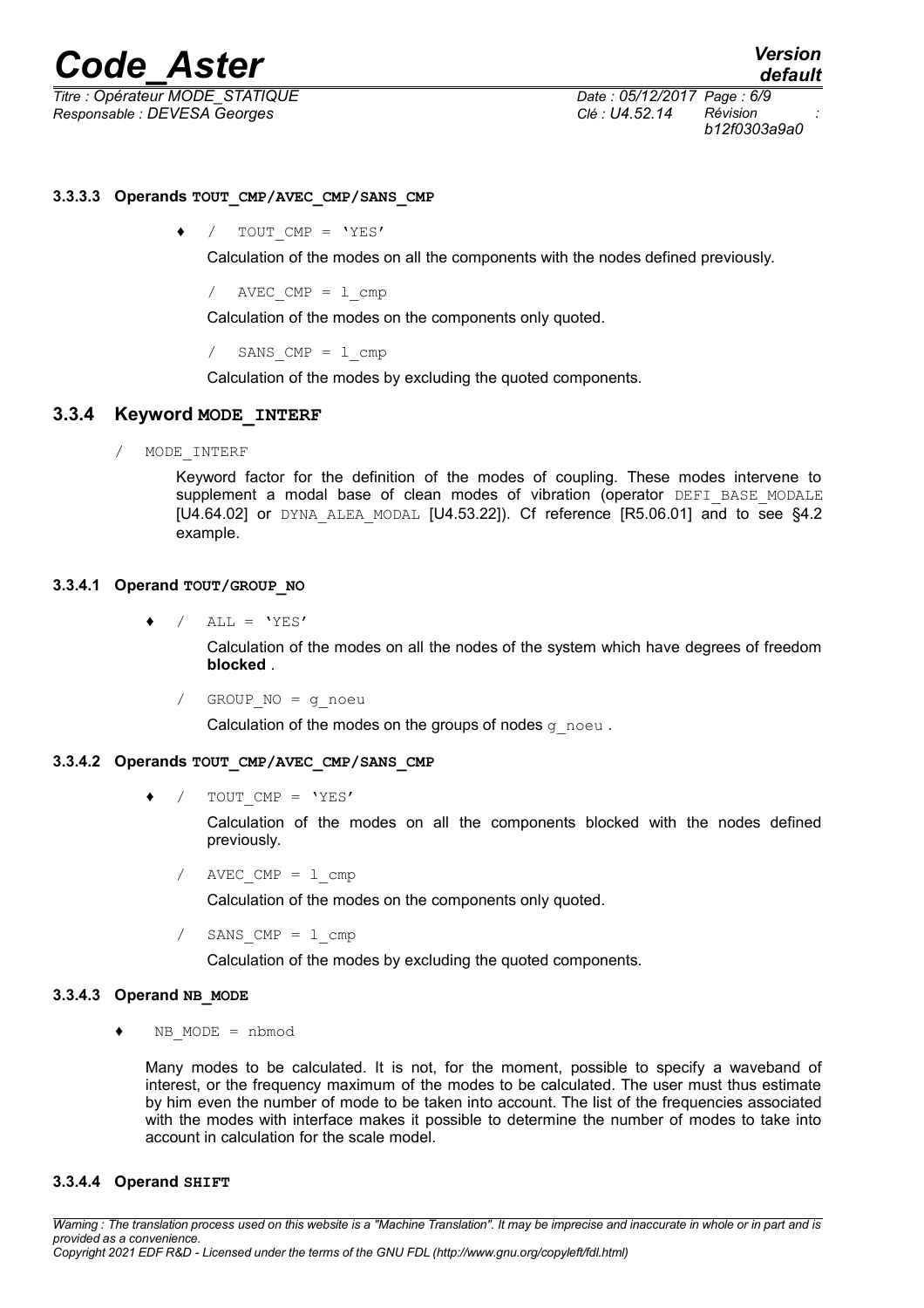*Titre : Opérateur MODE\_STATIQUE Date : 05/12/2017 Page : 7/9 Responsable : DEVESA Georges Clé : U4.52.14 Révision :*

*b12f0303a9a0*

♦ SHIFT = shift

Frequency of shift (shift) used for the calculation of the modes of interface. The choice of this value makes it possible to improve the precision of the calculation of the modes. One will be able to choose a value of shift corresponding to 10% of the first Eigen frequency expected for the modes of coupling. The arbitrary value by default is fixed at 1 *Hz* .

### **3.4 Keyword SOLVEUR**

<span id="page-6-2"></span>◊ SOLVEUR =…

This keyword factor is optional: it makes it possible to choose the linear solvor used in certain part of the algorithm. Syntax being common to several orders, please consult the handbook [U4.50.01].

Note: for the keyword MODE INTERF, one must solve system linear but for those, the solvor is selected in "hard" in programming (LDLT if there is very few ddls and MUMPS if there is more).

### **3.5 Operand TITLE**

<span id="page-6-1"></span>◊ TITLE = title

Attache with the concept produced by this operator [U4.03.01].

### **3.6 Operand INFORMATION**

<span id="page-6-0"></span>◊ INFORMATION

Indicate the level of impression of information on the file " MESSAGE ":

- 1: no impression
- 2: impression of the calculated static modes.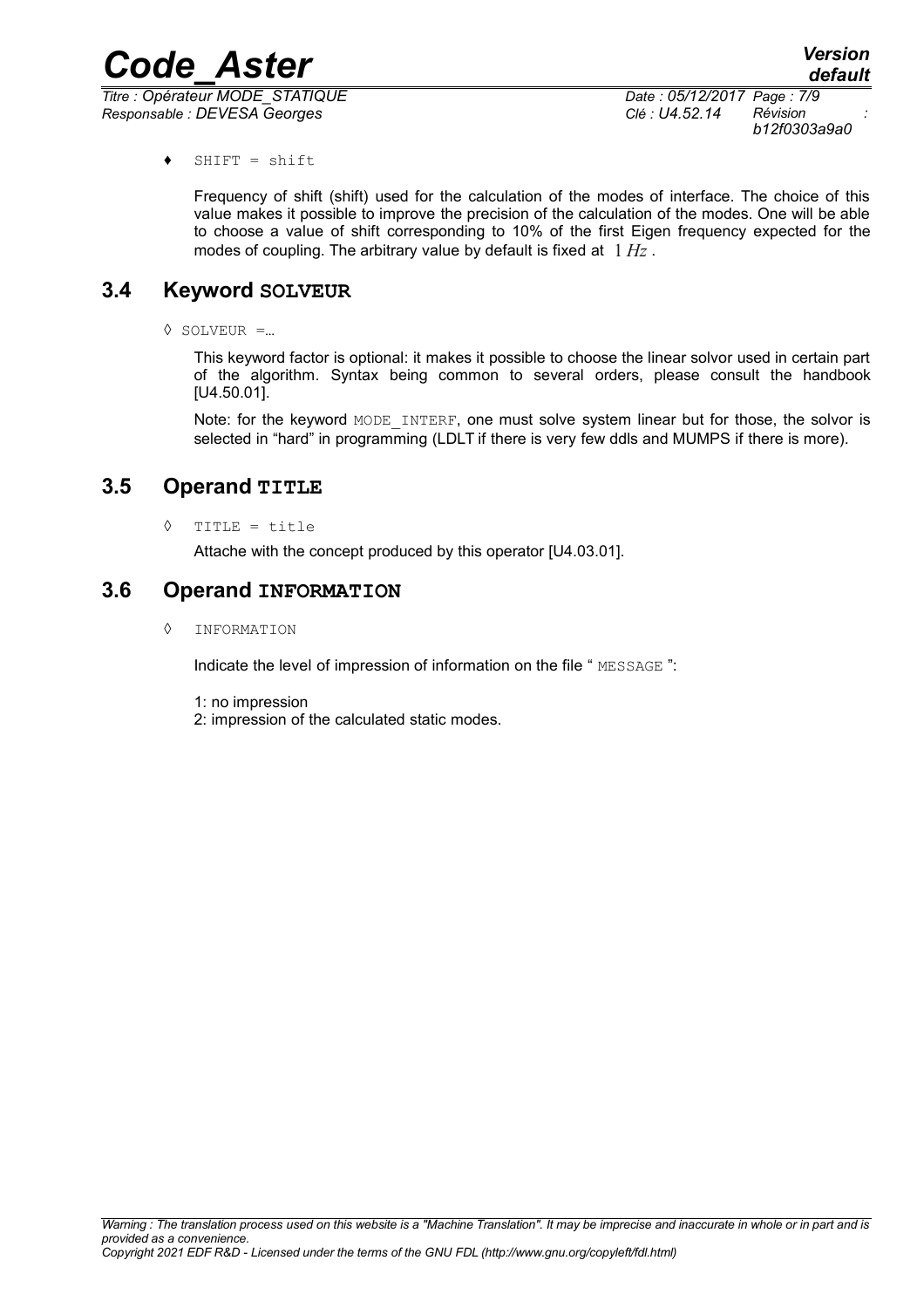*Titre : Opérateur MODE\_STATIQUE Date : 05/12/2017 Page : 8/9 Responsable : DEVESA Georges Clé : U4.52.14 Révision :*

*default b12f0303a9a0*

# <span id="page-7-3"></span>**4 Examples**

# **4.1 Calculation of the static modes in unit imposed displacement**

<span id="page-7-2"></span>Calculation static modes in unit imposed displacement.

mode  $\Psi$  solution of  $B \cdot \Psi = V_i$  $\Psi = -K^{-1} \cdot {}^{t}B^{-1} \cdot \lambda_i$ with  $K$  : matrix of rigidity *Vi* : being worth vector 1. for the components *DX* and *DY* group of nodes bases.  $\lambda_i$  : reactions of support on the connection *B* group of nodes bases.  $mstat = MODE STATIQUE$  ( MATR RIGI = rigidity, MODE STAT = F(GROUP NO = 'bases', (AVEC  $\overline{CMP} = (\overline{VDX}', \overline{VDY}'),$ ), );

# **4.2 Calculation of the static modes in unit imposed force**

<span id="page-7-1"></span>Calculation static modes in unit imposed force.

 $\textsf{mode} \ \Psi = K^{-1}$ with  $K$  : matrix of rigidity  $F_i$ : being worth vector 1. for the components *DX* and *DY* group of nodes bases.  $mstat = MODE STATIQUE$  ( MATR RIGI = rigidity, FORCE NODALE = F (GROUP NO = 'bases', (AVEC  $\overline{C}MP = (\prime DX', \prime DY'),$ ), );

# <span id="page-7-0"></span>**4.3 Calculation of the static modes (or pseudo-modes) in unit constant acceleration in the 3 directions**

Calculation static modes in unit constant acceleration in the 3 directions.

| mode $\Psi = K^{-1}(M A_i)$                              |  | with $K$ : matrix of rigidity                                      |
|----------------------------------------------------------|--|--------------------------------------------------------------------|
|                                                          |  | $M$ : matrix of mass                                               |
|                                                          |  | $A_i$ : unit vector in the direction i.                            |
| mstat = MODE STATIQUE ( MATR RIGI = rigidity,<br>$\cdot$ |  | MATR MASS = $mass$ ,<br>PSEUDO MODE= F (AXE= $(YX', YY', YZ'),$ ), |